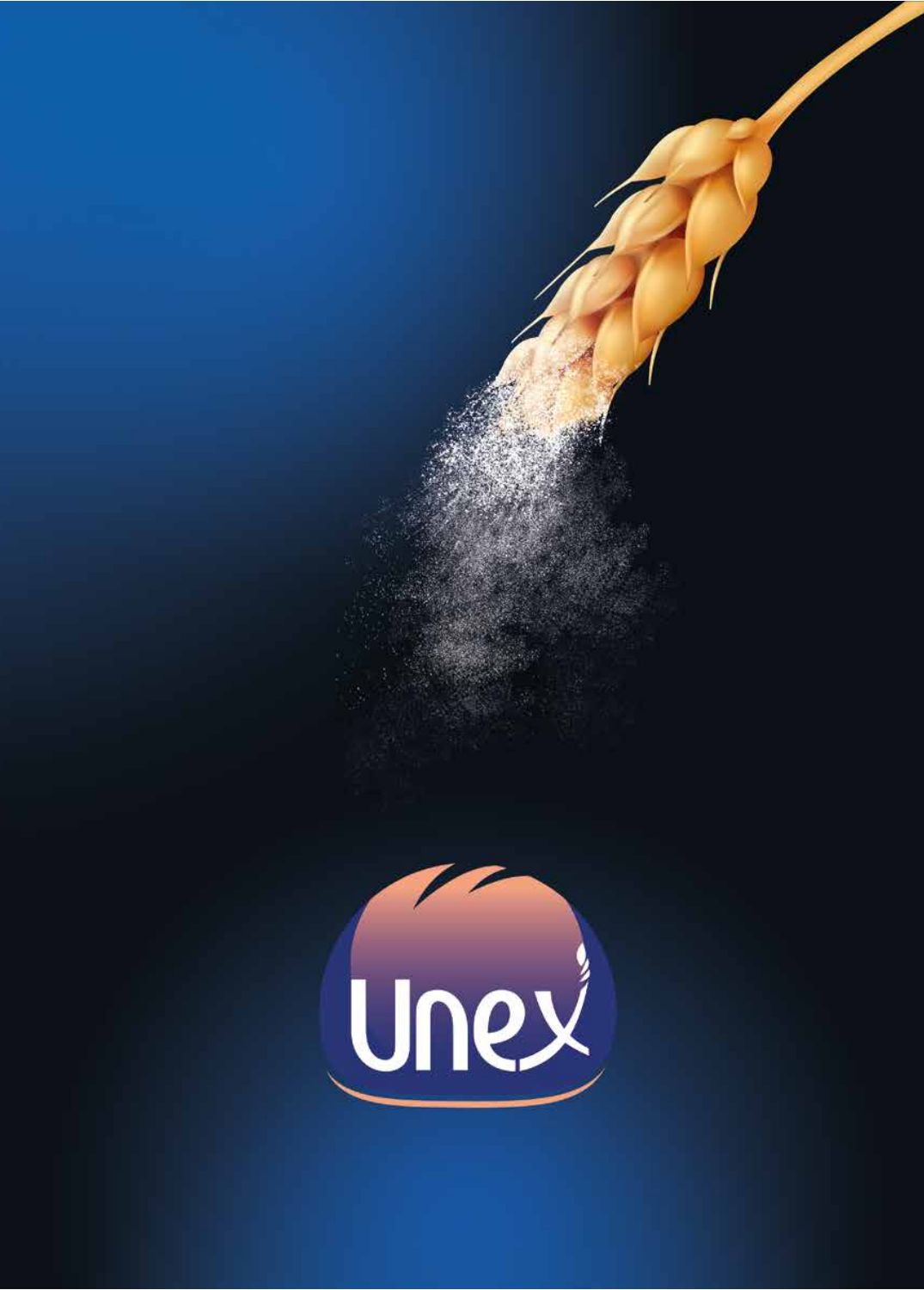

### ABOUT US

With our more than 30 years experience in international wheat flour and commodity market,we have handled over 1.000.000 tons of wheat flour. Our core values such as quality,dynamism and professionalism has lead us to be one of the biggest wheat flour exporters of Turkey. Thanks to our exports to more than 50 countries so far,we are proud of delivering our high quality wheat flours to customers from every corner of our World. We strive to be a strategic partner with our clients by providing them our expertise and experience. We strongly believe that our own success is directly derived from the success of our partners.



www.unex.com.tr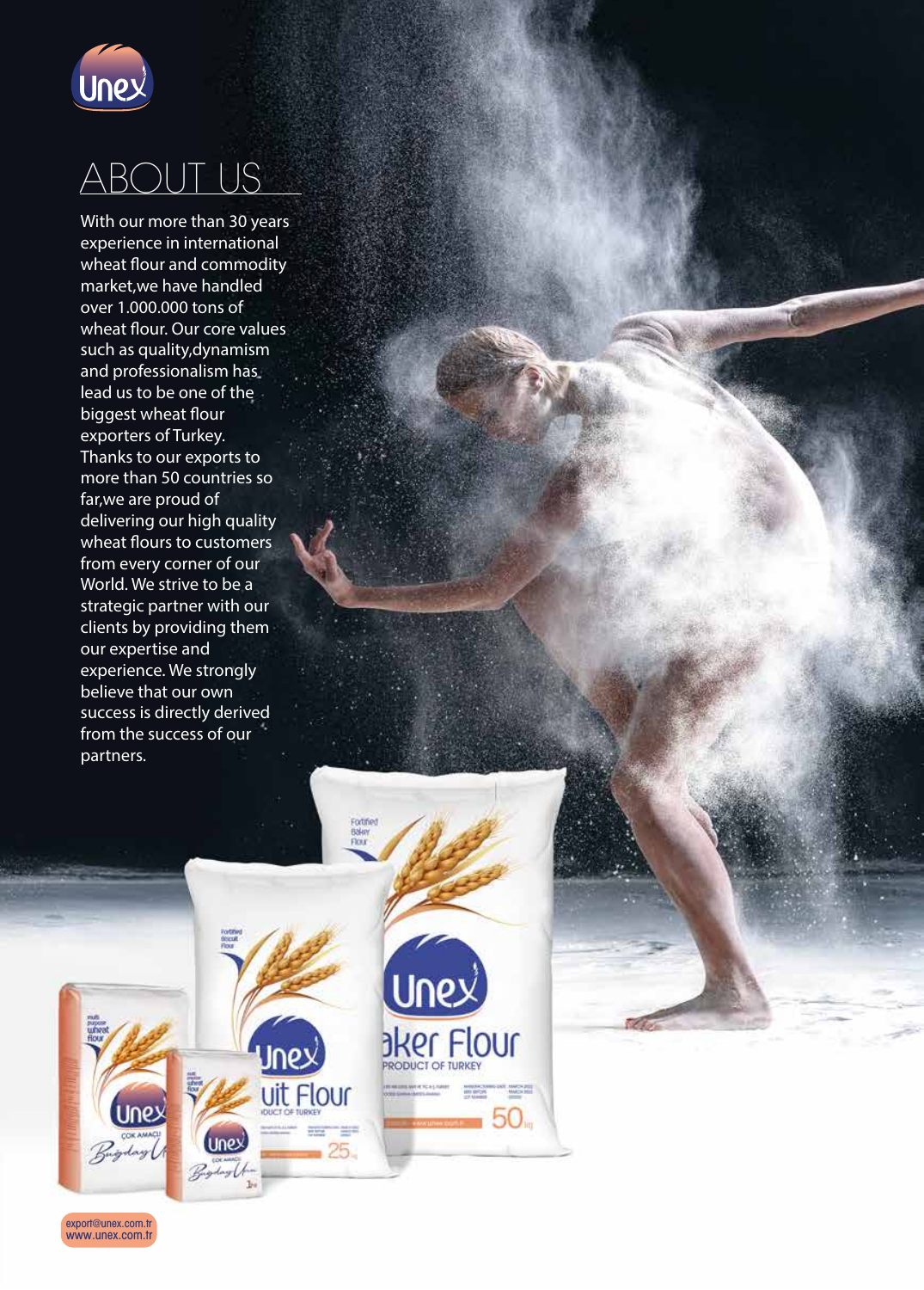

# TOGETHER WE GROW



The key of our success and the value we have always tried to protect is the trust we build with our partners. As a company being on both supplier and buyer parts,we are well aware of the importance of timing and taking business positions in commodity markets. We always feel the responsibility of not only providing our high quality wheat flours but also providing the tools to our partners them to be competitive in their fields. We are approved counter party of leading commodity suppliers such as ADM,Bunge ,Cargill,Louis Dreyfus, ,Glencore ,Viterra , Olam and much others, the close relations we have with these experienced companies gives us the advantage of closely following the world grain market. In today's world, commodity markets are unpredictable and in order to help our partners to minimize the risks and facilitate the business management,we provide them business plans by keeping them updated with market trends.

www.unex.com.tr export@unex.com.tr